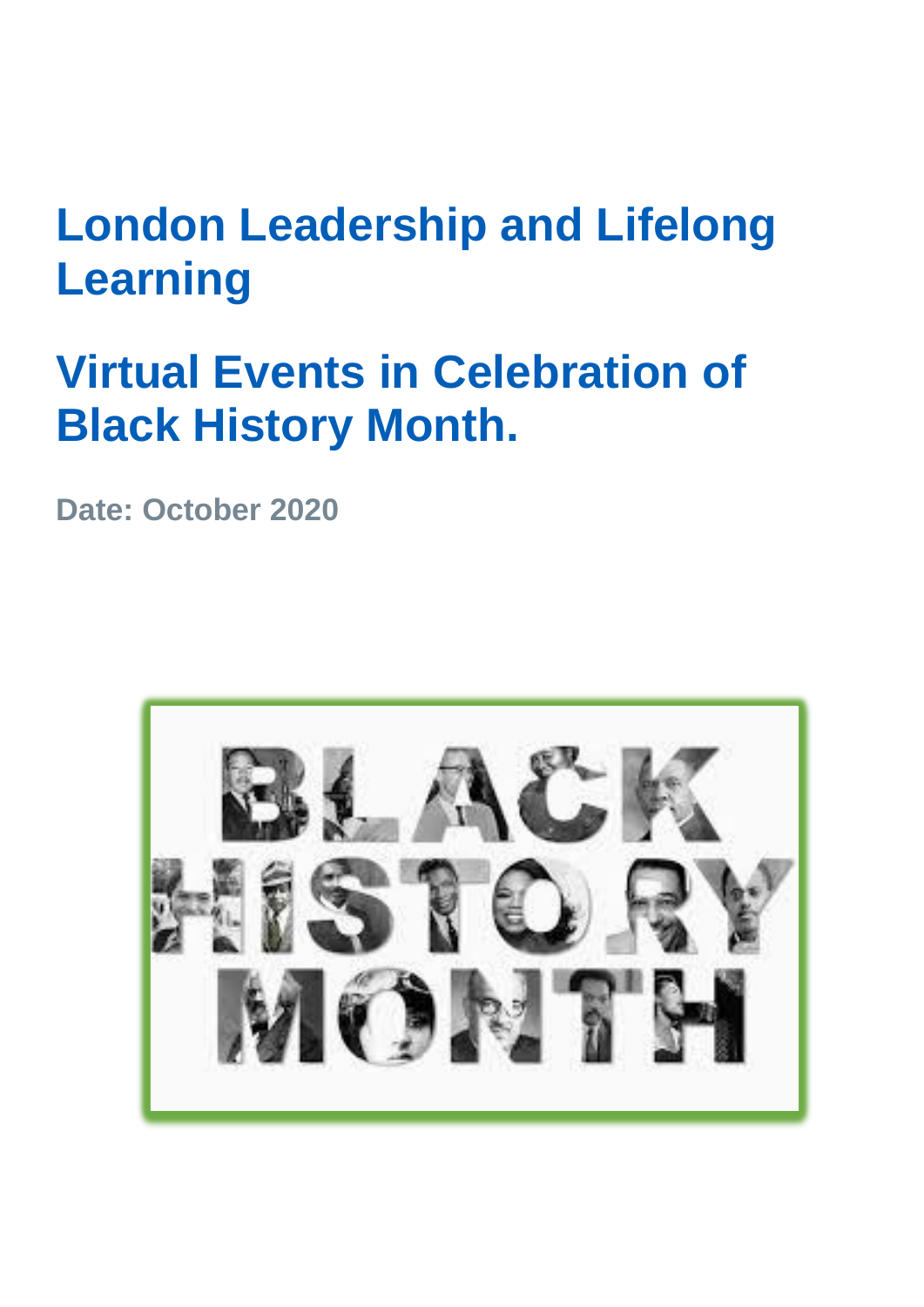# **Introduction:**

It has been such an honor to plan for Black History Month this year It's been a very challenging year with an unexpected pandemic that affected the world. Then followed the horrific murder of George Floyd witnessed by thousands across the globe. Covid-19 highlighted the disparities of Covid-19 related deaths with extreme effects on Black Minority ethnic patients and staff. As we are nearing the winter months and a possible second wave, we can only hope that we are in a stronger position to cope with the pandemic. Although different to the norm we expect the planned virtual events to be just as impactful.

These series of events are in recognition of Black History Month, the London Leadership and Lifelong Learning region are hosting these events integrating with BME Staff Networks across London NHS Trusts, CCG's and other NHS Organisations. We have also coordinated a calendar of events which we will be sharing for the month of October.

Part of the People Plan and Our Promise talks about looking after our people, being part of the NHS and growing for our future. These series of events not only acknowledge Black History month but reflect upon the three key areas, mainly caring for and celebrating our people.

Throughout the month of October, the following virtual events will take place. They consist of half day workshops, lunch and learns plus a focus on well-being and mental health.



Samantha Hosten

Leadership and Lifelong Learning

**Chair, BME Network of Networks London**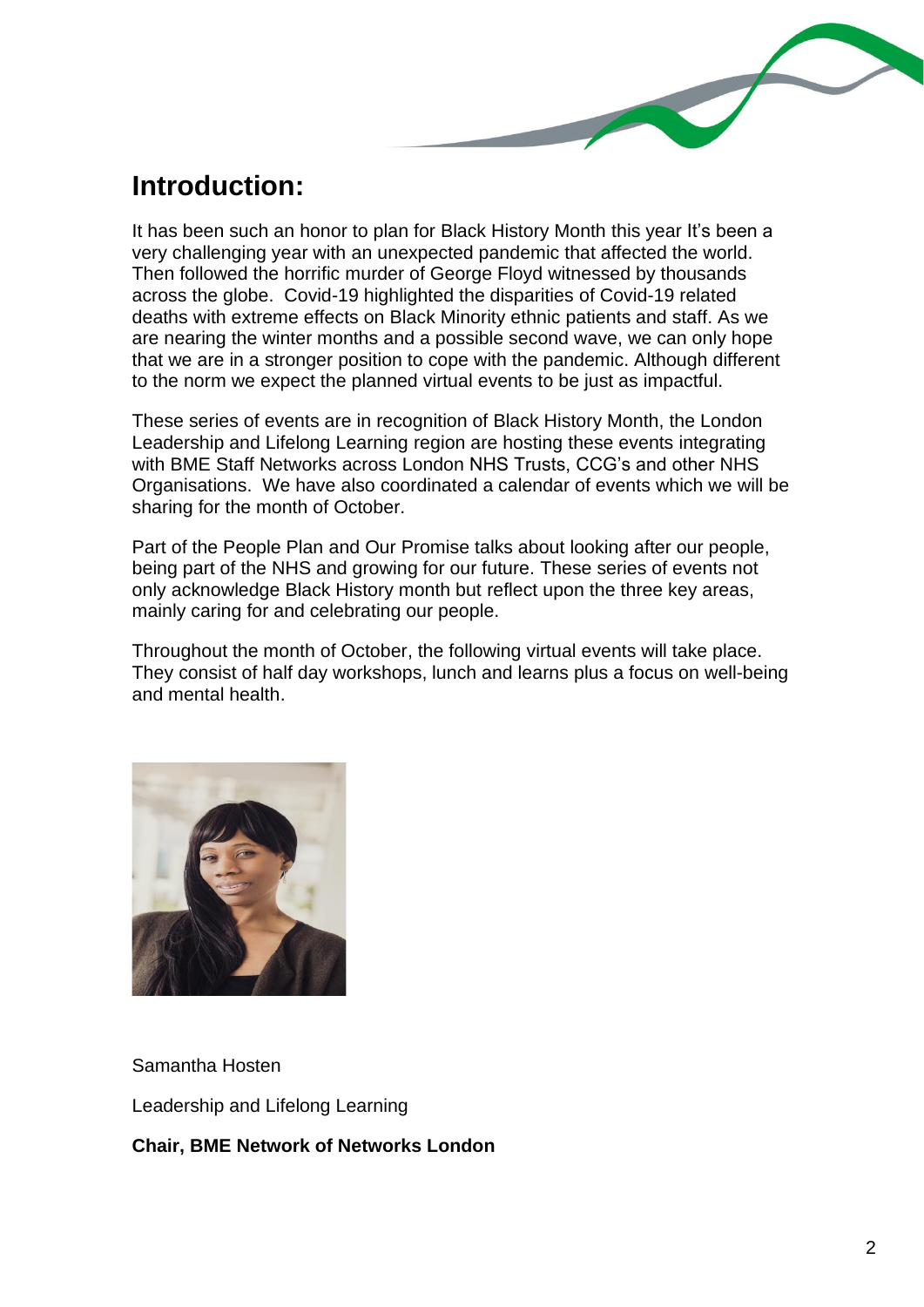

# **BME Network of Networks Black History Month Events 2020**

- ❖ **Keynote Speakers**
- ❖ **Workshops**
- ❖ **Well-being and Mental Health**
- ❖ **Virtual Exhibition**
- ❖ **Celebrating Diversity**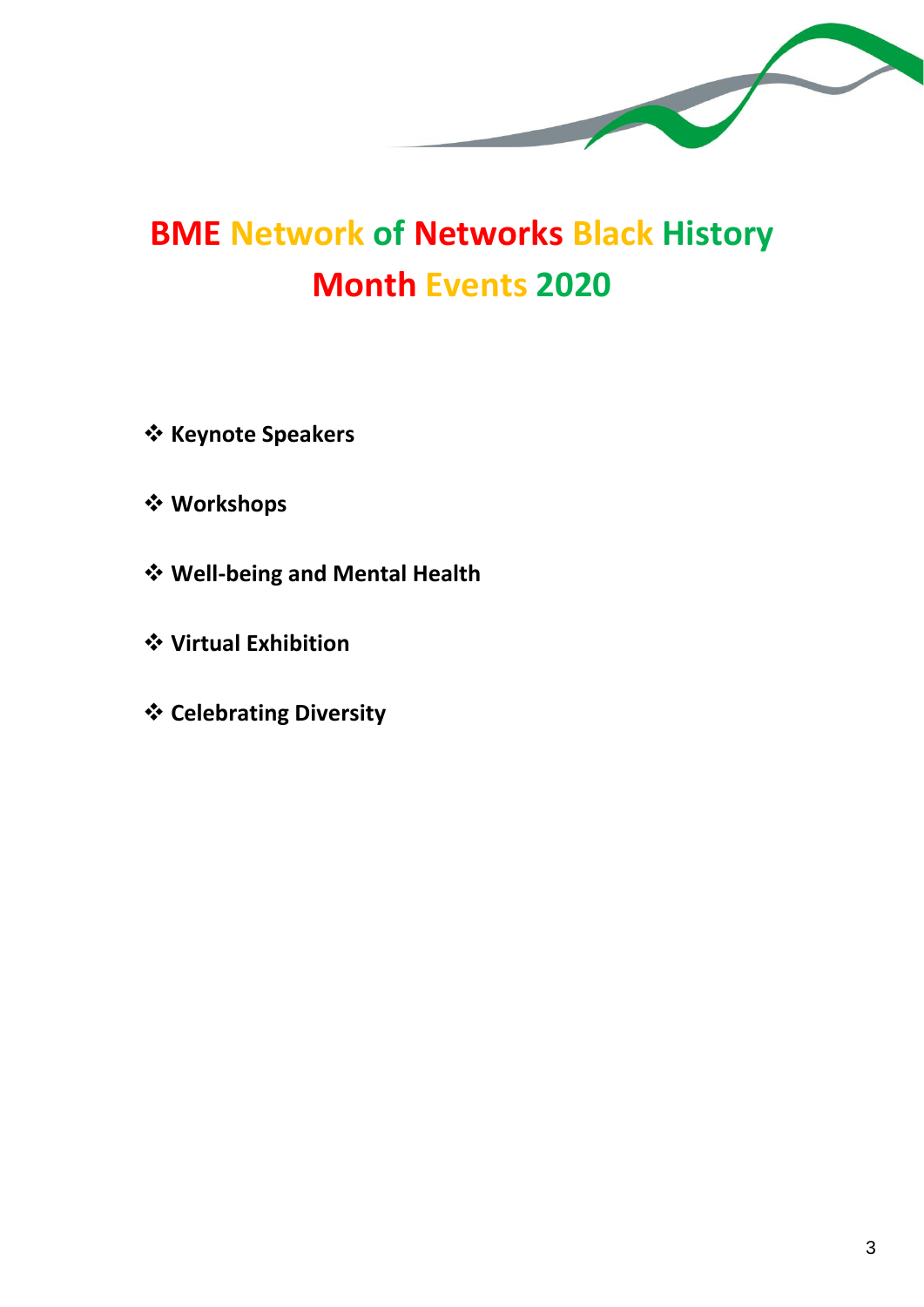# **Workshop 1 - 7 th October 2020**

#### **10:00 – 13:00**

#### **What's Stopping You?**

An interactive workshop focused on building confidence. Creating a safe and inclusive environment where participants will be empowered, energised, upskilled and encouraged to be your very best. The session helps you to gain clarity on your professional presence, builds confidence to overcome success barriers, creating value from within. You will learn some basic communication and influencing skills that can be applied a wide variety of interactions including difficult conversations and meetings. You will leave with some essential tools and strategies that will help you to navigate the working environment, help you to step up into your personal power to achieve more.

Book here: [https://www.events.england.nhs.uk/events/black-history-month](https://www.events.england.nhs.uk/events/black-history-month-workshop-whats-stopping-you)[workshop-whats-stopping-you](https://www.events.england.nhs.uk/events/black-history-month-workshop-whats-stopping-you)

# **Workshop 2 - 8 th October 2020**

### **10:00 – 13:00**

#### **Racial Inequalities in the NHS**



Here we are in the UK presenting as a racially diverse nation. 2020 has been unique in so many ways. Internationally, issues of race and racial inequities have dominated so much of our news, spaces and for some of us our thinking and time. In this workshop, we won't take on the world…We will take a look at our (NHS). Together we will explore, how we became racially diverse and simultaneously racially inequitable in the NHS. We will explore together how each one of us can commit to being part of the solution to the problem of racial inequity. Some of us may not have had any part to play in creating racial inequitable systems and practices, but we have all inherited them, so how about we explore

what each one of us can do as our contribution to changing them and making our NHS a fairer place for all. This workshop will be open to all staff at all levels.

Book here: [https://www.events.england.nhs.uk/events/black-history-month](https://www.events.england.nhs.uk/events/black-history-month-workshop-racial-inequalities-in-the-nhs)[workshop-racial-inequalities-in-the-nhs](https://www.events.england.nhs.uk/events/black-history-month-workshop-racial-inequalities-in-the-nhs)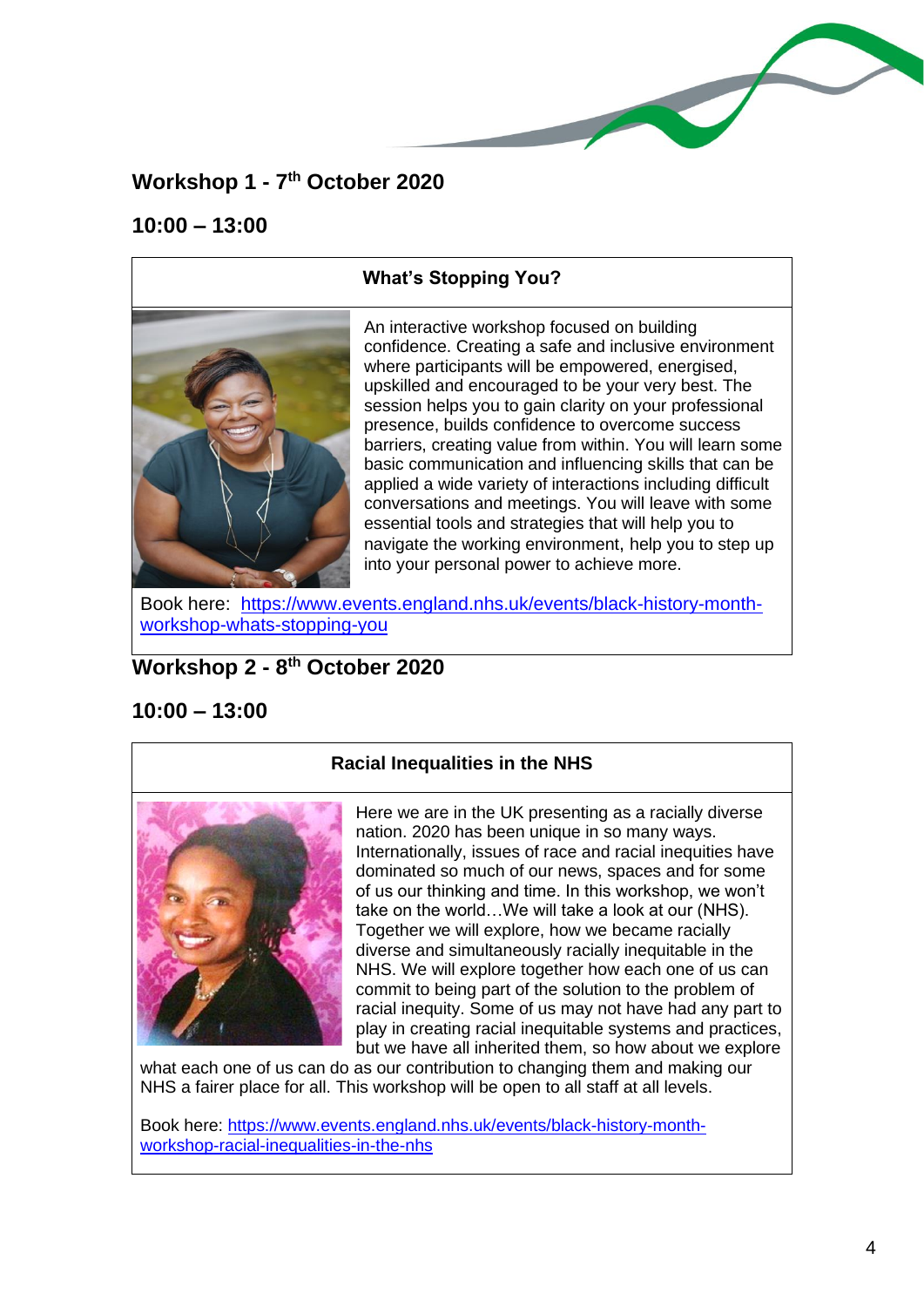# **Workshop 3 - 13 th October 2020**

## **Time 12:30 – 14:00**

#### **The Importance of Allyship – John Brouder**



John Brouder is currently working as a Specialist Advisor on Diversity & Inclusion for the NHS in London. He has worked for the NHS and Social Care services for over forty years and was previously the Chief Executive of North East London Foundation Trust, the only Trust in the country to meet all of the Workforce Race Equality Standards when they were first published and improved year on year during his tenure. He is a nurse by background and a business graduate.

Book here:

[https://www.events.england.nhs.uk/events/black](https://www.events.england.nhs.uk/events/black-history-month-event-the-importance-of-allyship)[history-month-event-the-importance-of-allyship](https://www.events.england.nhs.uk/events/black-history-month-event-the-importance-of-allyship)

# **Workshop 4 - 14th October 2020**

**12:00 – 13:30**



#### **Healthcare Scholarship**

THC Primary Care provides expert advice and handson support to Primary Care Networks, Clinical Leads and Healthcare Entrepreneurs to improve the delivery of the business, project and networks.

Tara also founded and personally funds the Business of Healthcare Scholarship fund and states:

**"As a black female and awarding business owner operating in the field of healthcare, I want to support professionals passionate about making their mark in this amazing yet challenging sector, just like I am striving to do."**

Book here: [https://www.events.england.nhs.uk/events/black](https://www.events.england.nhs.uk/events/black-history-month-healthcare-scholarship)[history-month-healthcare-scholarship](https://www.events.england.nhs.uk/events/black-history-month-healthcare-scholarship)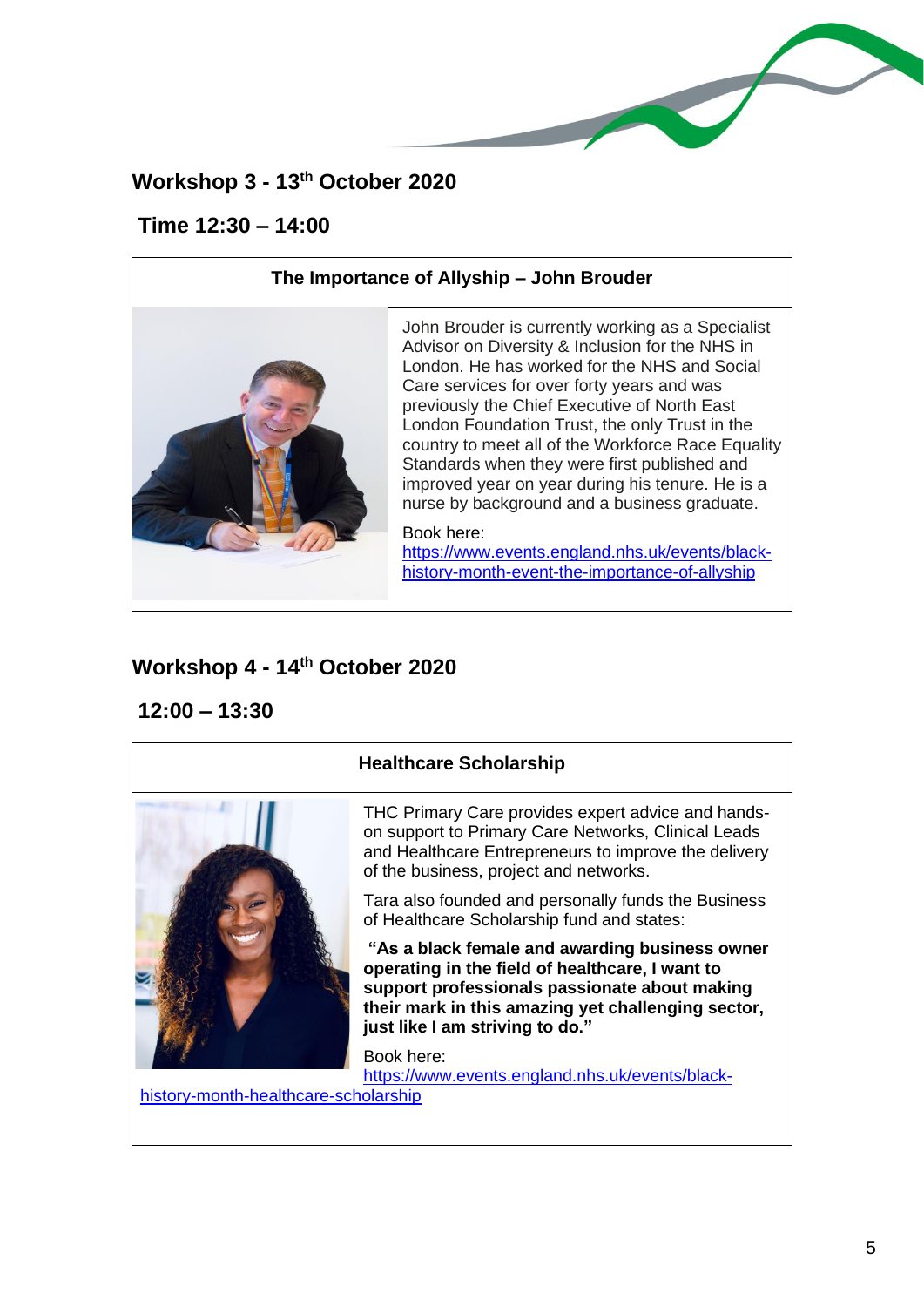

# **Keynote Address – 20th October 2020**

# **14:30 – 15:30**

# **Anti-Racism – Tracie Joliff** More details to follow. Book here: [https://www.events.england.nhs.uk/events/black-history-month-keynote](https://www.events.england.nhs.uk/events/black-history-month-keynote-on-anti-racism)[on-anti-racism](https://www.events.england.nhs.uk/events/black-history-month-keynote-on-anti-racism)

# **Workshop 5 - 21st October 2020**

**14:00 – 15:30**

### **My Story – Racism in Football**



Ex-professional footballer Paul Canoville knew from the age of five he was destined to be a football player. What Paul did not know when he embarked on his debut appearance as Chelsea's first black football player, was the racist abuse he would endure from fans from his own club, that continued throughout his signing there. An incident that many believed was racially charged led Paul to be transferred to Reading FC but his career was blighted by injury and he was forced to retire in his prime. The callous chain of events caused a down spiral only to be stricken with Cancer.

It was Paul's desire to overcome his own battles and help young children that came from backgrounds similar to like his own that inspired him to start the Paul Canoville Foundation - 'Being the change' youngsters needed to see and rising up resiliently.

Paul also is an avid campaigner and spokesperson against racism and is also the Ambassador of the 'Music' Against Racism' campaign; an organisation set up in 2020 in response to rising levels of racism. He is also qualified mental health talking therapy practitioner.

Book here: [https://www.events.england.nhs.uk/events/black-history-month-my-story](https://www.events.england.nhs.uk/events/black-history-month-my-story-racism-in-football)[racism-in-football](https://www.events.england.nhs.uk/events/black-history-month-my-story-racism-in-football)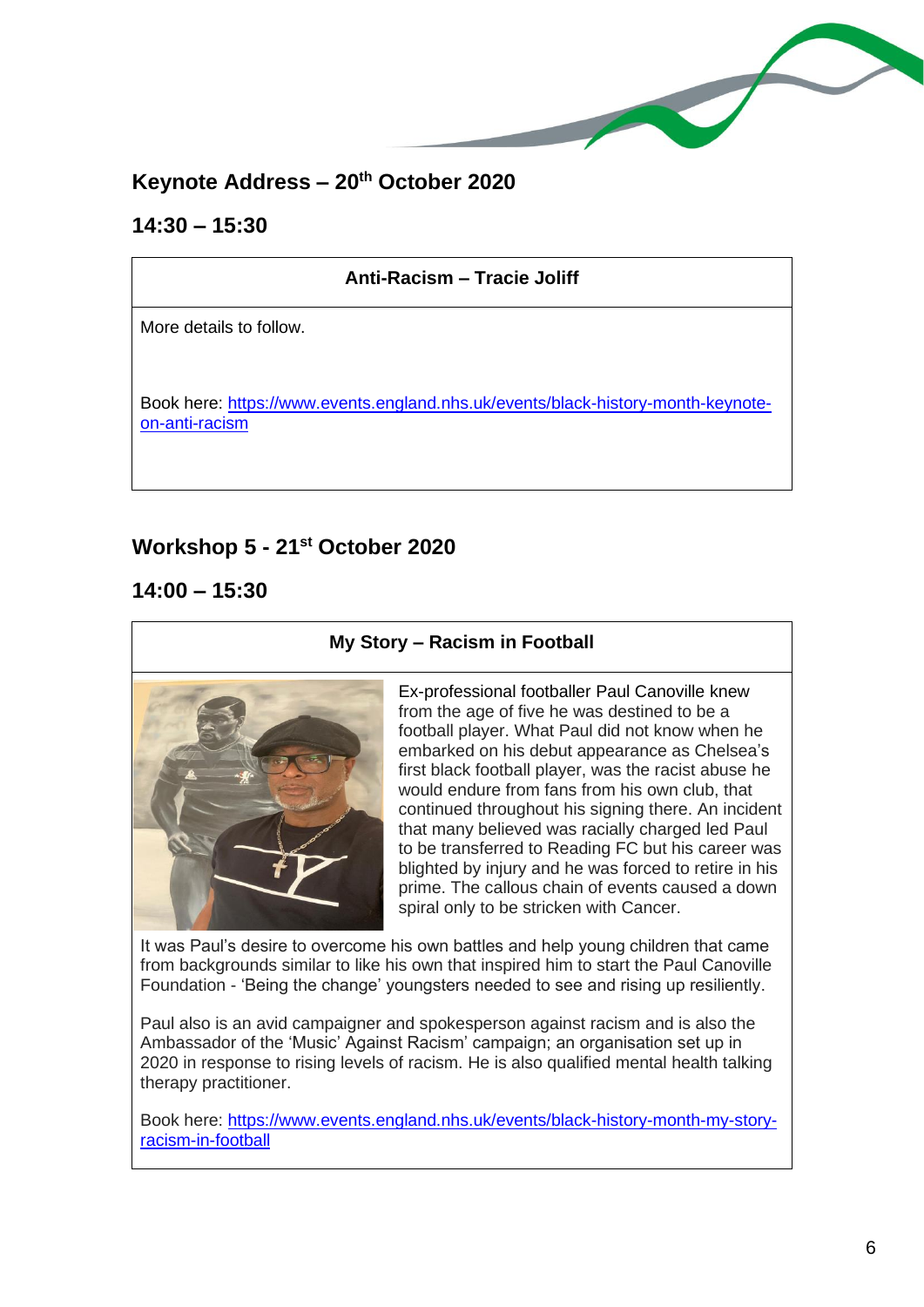

# **Keynote Address - 28th October 2020**

### **09:30 - 11:30**

#### **The Windrush Generation and the NHS**



Join us to celebration Black History Month and learn about the arrival of the Empire Windrush. Historian **David Olusoga** will share his knowledge of the Windrush Generation and the thousands of NHS workers that came from the Caribbean. There will be a discussion with the audience and an opportunity to ask questions. We are pleased David will be speaking for us again this year.

Book here: [https://www.events.england.nhs.uk/events/black-history](https://www.events.england.nhs.uk/events/black-history-month-the-windrush-generation-and-the-nhs)[month-the-windrush-generation-and-the-nhs](https://www.events.england.nhs.uk/events/black-history-month-the-windrush-generation-and-the-nhs) 

# **Workshop 6 - 28th October 2020**

**12:30 - 13:30**



#### **100 Great Black Britons**

Patrick Vernon OBE is social commentator, campaigner and cultural historian. He has over twenty years' senior experience working across mental health, public health, heritage and race equality and is well known in health, local government and the voluntary sector. In 2018 he kick started the campaign for an amnesty for the Windrush Generation. Patrick is currently Associate Director for Connected Communities at the Centre for Ageing Better, Equality and Diversity Adviser to Lambeth Council, Chair of Citizens Partnership for Healthcare Investigation Branch (HSIB) and Senior Associate at OLMEC. Patrick is a Patron of ACCI a long

established black mental health charity in Wolverhampton and Patron of Santé a social enterprise in Camden which supports and befriends refugees and asylum seekers across London. He created the 100 Great Black Britons Campaign in 2003 which Mary Seacole was voted Great Black Briton and the Windrush Game.

Patrick is Vice Chair of the Bernie Grant Trust and a board member of 38 Degrees. He received and OBE in 2012 for his work in race equality and health. He was award an honorary PhD by Wolverhampton University in 2018 for his campaigning and writing on culture, history and migration. In 2019 Patrick. In 2020 Patrick was featured in September's edition of British Vogue as one of the top 20 activist and campaigners.

Book here: [https://www.events.england.nhs.uk/events/black-history-month-event-100](https://www.events.england.nhs.uk/events/black-history-month-event-100-black-britons) [black-britons](https://www.events.england.nhs.uk/events/black-history-month-event-100-black-britons)